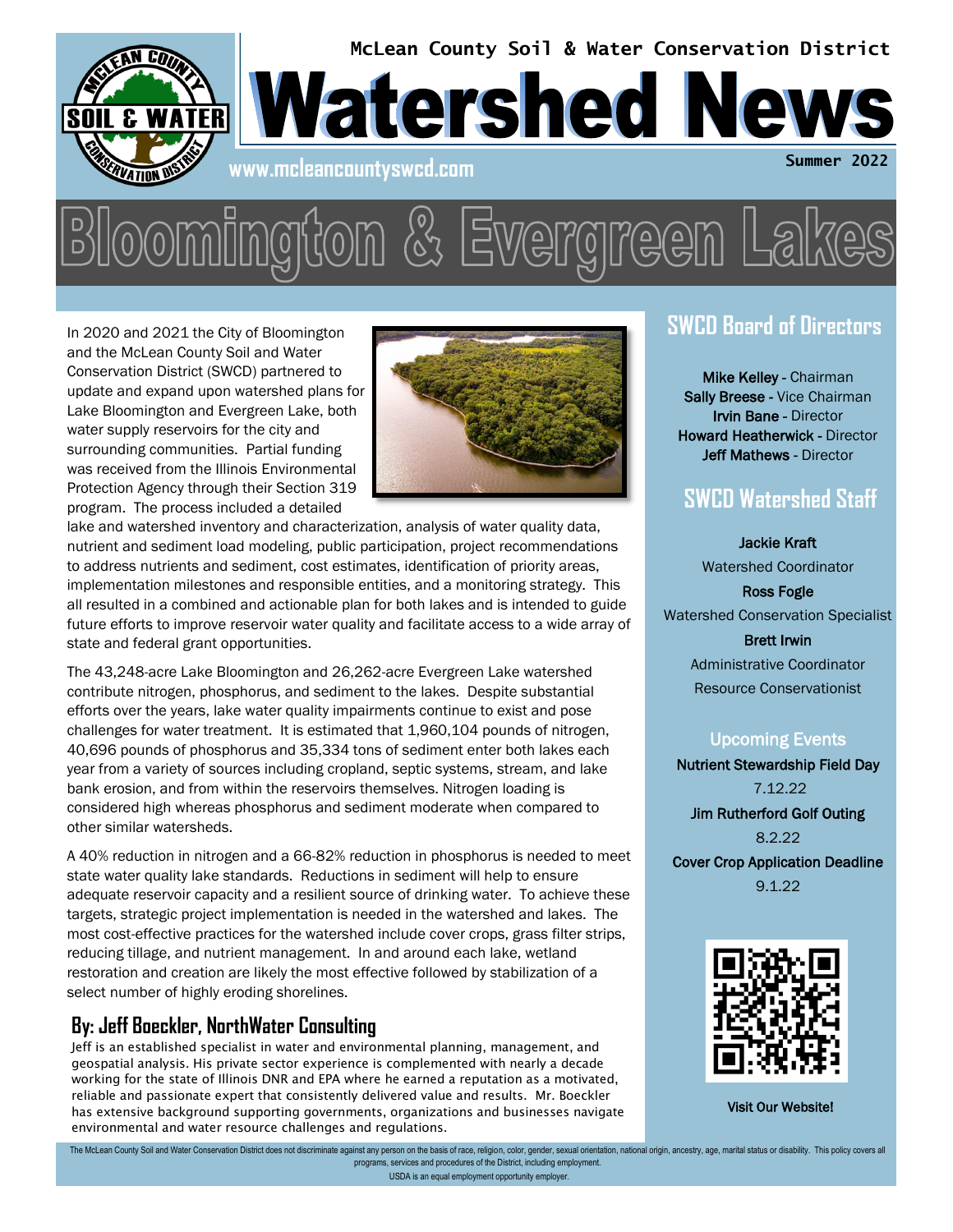## **Jim Rutherford Conservation Scholarship Golf Outing**

The Jim Rutherford Scholarship was established by the McLean County Soil and Water Conservation District to assist outstanding agricultural students at any Illinois College. The students awarded the scholarship demonstrate superior agricultural academic achievement, commitment to soil and water conservation and innovation. The Jim Rutherford Scholarship is awarded in the fall semester of the academic year. This scholarship fund is made possible by generous donations from local donors. Each year an annual Golf Outing is held to raise the necessary funds. Join McLean County SWCD at the annual Jim Rutherford Conservation Scholarship Golf Outing, held at Crestwicke Country Club on Tuesday August 2, 2022. Registration begins at 9:00am, with a shotgun start at 9:30am. You can form a foursome with cart for \$330. Additional details and registration can be found at www.mcleancountyswcd.com. Since 2015, we have awarded 17 local students with scholarships amounting to \$8500.

# **2022 Scholarship Awards**

Paige Lemenager, daughter of Luke and Stacy Lemenager, is a Hudson IL native at Normal Community West High School planning to pursue a bachelor's degree in Agricultural Economics and Juris Doctor Degree in Agricultural Law. Paige is active in many extracurricular and community activities holding many local, state and national officer and leadership roles. She is involved with the Illinois Farm Bureau & Affiliates Youth Education in Agriculture Committee, McLean County & Hudson 4-H, Illinois 4-H Ambassador Team, Section 9 & Normal West FFA, Student Council, Promise Council, Business Club, National Honor Society, National English Honor Society, the Illinois Junior Beef Association, Illinois Junior Herford Association, Illinois Junior Angus Association and the National Junior Angus Association. Brooke Bollmann writes, "The phrase 'Full Package' is what I would use to describe Paige Lemenager. Paige is a shining example of a student who balances a wide range of activities, amazing grades, all with grace, kindness and leadership." Congratulation Paige!

Amelia Rodriguez, daughter of Sam and Gloria Rodriguez, is a Normal IL native at Normal Community High School planning to pursue a Wildlife Biology Degree. Amelia is active in FFA as a member and officer, Archive Club member, and Cultural cooking club member. She volunteers for programs including Ag in the Classroom, Towels for howls, Sugar Grove Nature Center, City of Bloomington, and Parkland Foundation. She is a founding member of the Illinois Agricultural Education Diversity and inclusion committee and serves on the NCHS Agriscience Program mentoring team. Liz Harris, Agriculture teacher at NCHS writes "Amelia is a natural leader both in the classroom and as a member of our Normal FFA chapter". Congratulations Amelia!

Preston Rhode, son of Tyler and Melissa Rhode, is a Carlock IL native at Normal Community West High School planning to pursue an Agri-Business or Animal Science Major. Preston is active in FFA as a member and chapter officer, actively competing on both the FFA Livestock Judging team and local 4-H team. He is an athlete in both football and basketball and National Honor Society member. Preston has served as both a member and officer at the Illinois Junior Simmental Association and member at the Illinois Junior Angus & National Junior Angus Association. Preston Agricultural instructor, Parker Bane writes "Preston Rhode is one of the most accomplished and decorated students I have worked with in 19 years." Congratulations Preston!







#### Visit www.mcleancountyswcd.com/jimrutherford/ to learn more!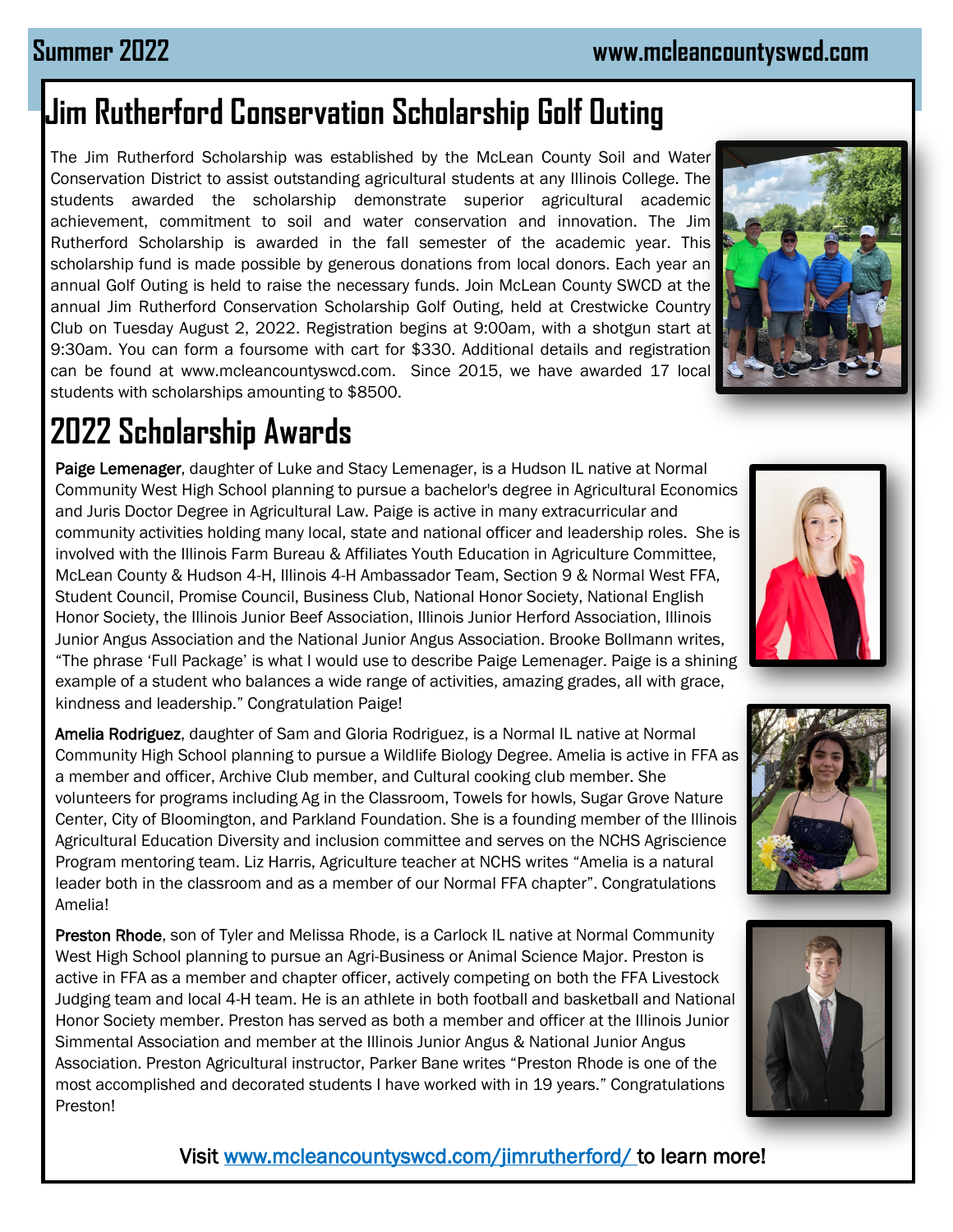



The Lake Bloomington and Evergreen Lake Watershed plan encompasses 69,512 acres and provides a road map to achieve water quality targets and stakeholder goals established under previous plans.

Farmers and landowners within the watersheds have continued to adopt best management practices and improve conservation stewardship resulting in nutrient reductions. Proven data suggests cover crops will play a key role in improved water quality for our local lakes. Still today, only 2% of the tillable acres within the watersheds have cover crops implemented.

In partnership with the City of Bloomington and the McLean County Soil & Water Conservation District funding is available for new cover crop adoption on fields within the Evergreen Lake and Lake Bloomington Watersheds.

- Funding is available in the order received
- Cereal Rye before Soybeans is recommended
- Oats & Radish Mix before Corn is recommended
- New Field Adoption Fall 2022 will be prioritized
- Seed & Application Costs Covered Up to \$55 per acre
- Fields currently enrolled in cover crop incentive and cost-share payment programs are not eligible for funding.

To Apply Call the SWCD office: 309-452-3848 ext 3 Deadline to apply September 1, 2022